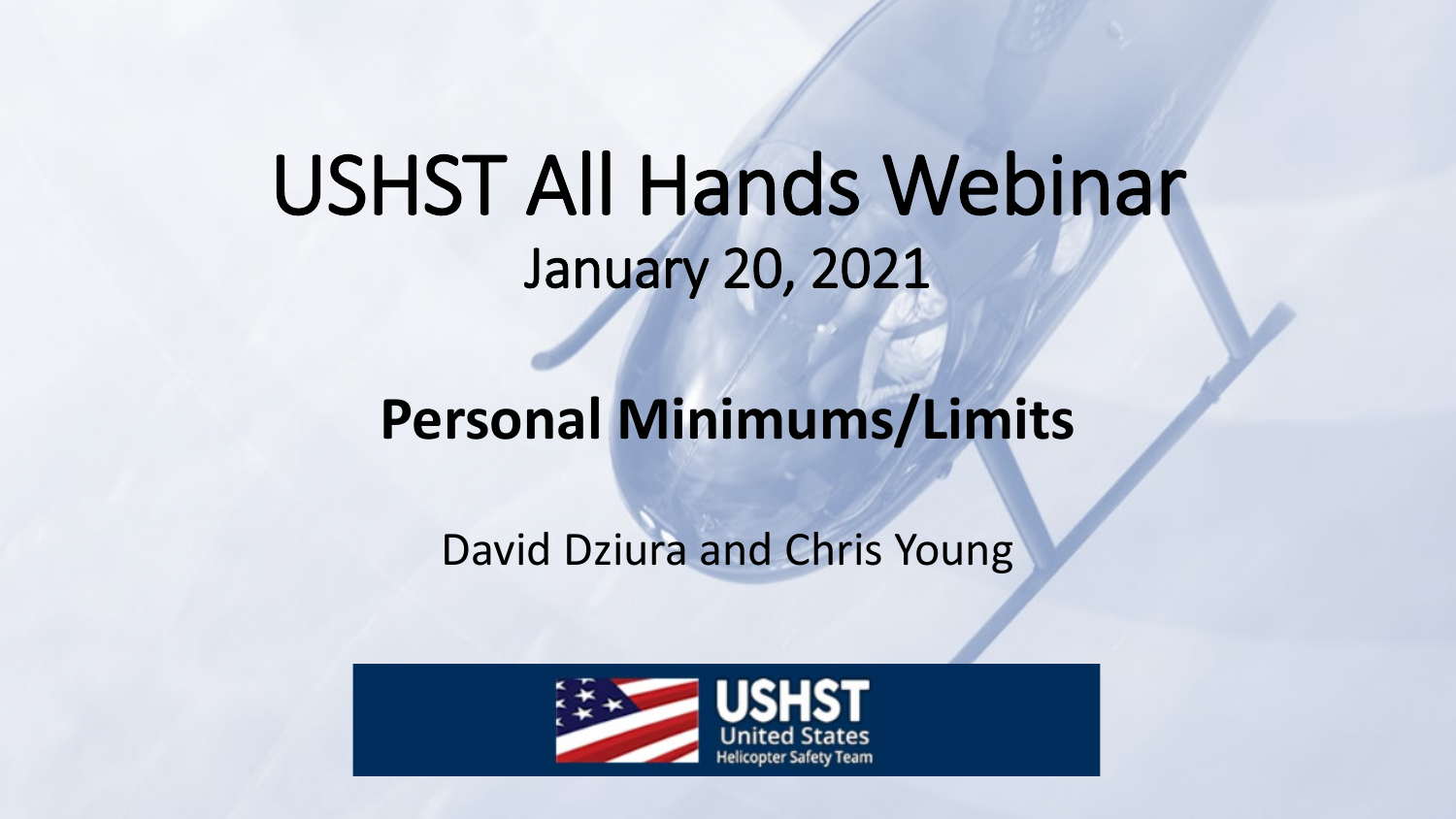## Risk Management for Personal and Private Operations

- Reducing negative outcomes is equally important for you.
	- $\circ$  Understand the hazards and their risks
	- o Helping to make better decisions
- It all starts with a personal commitment to prioritizing safety
	- $\circ$  You must be honest with yourself
	- o Hold yourself accountable
- Next, implement some process to keep safety at the forefront of each flight
	- o Here, we will focus on two simple and important strategies
		- Mitigating Risk
		- Personal Minimums



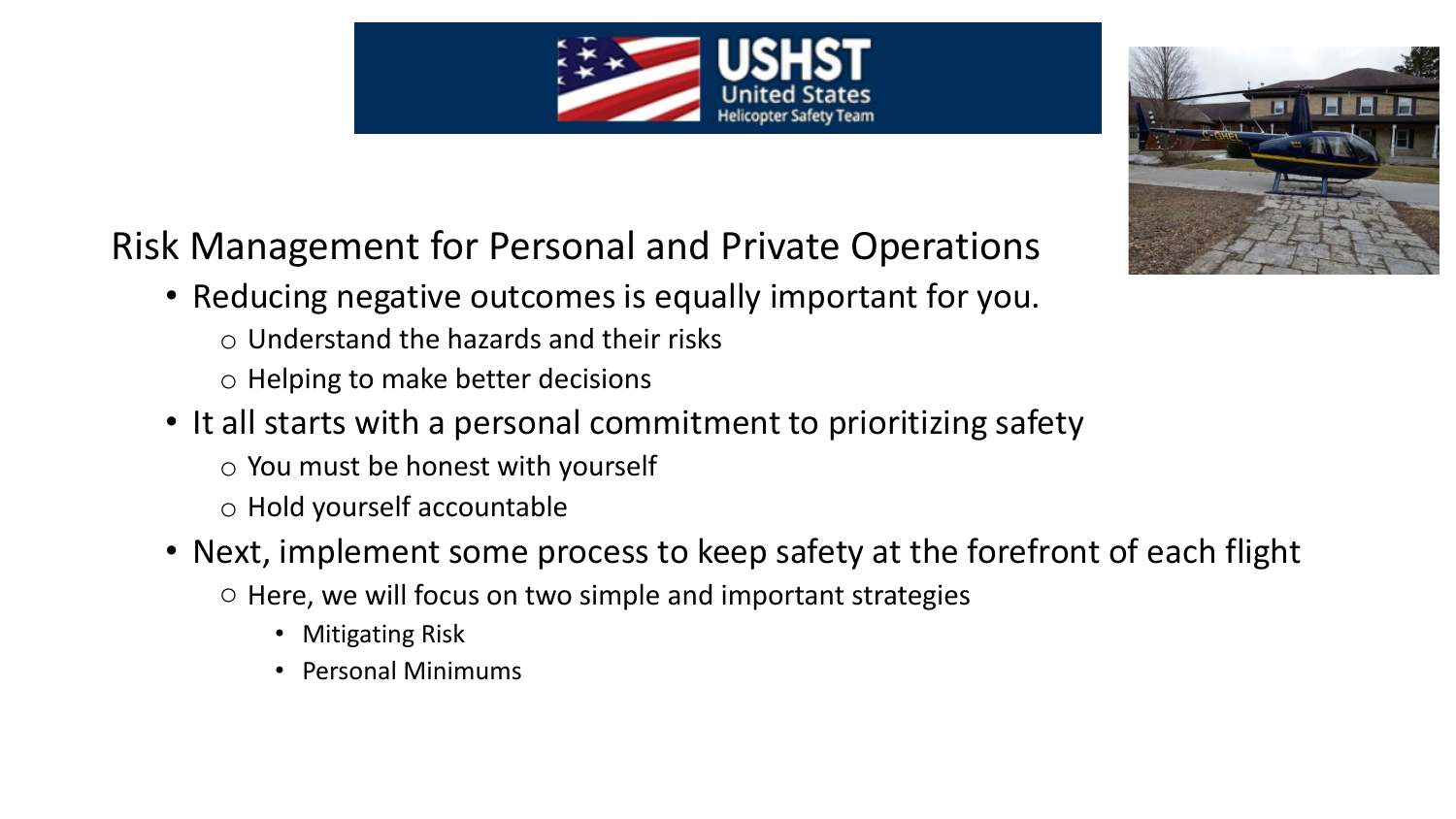

Personal / Private Ops Risk Management

# Risk Management

## **A pre-flight risk assessment is a crucial part of safe flight operations**

• Write it down or have a discussion with a peer

 $\circ$  Organization of ideas is important. Risks "stack up" – just looking at one at a time does not give a complete picture

• Or Use an online tool or app

# PAVE Checklist

**P**ilot:

- o "Am I ready for this trip?" in terms of experience, recency, currency, physical, and emotional condition.
- o IMSAFE: Physical and mental well being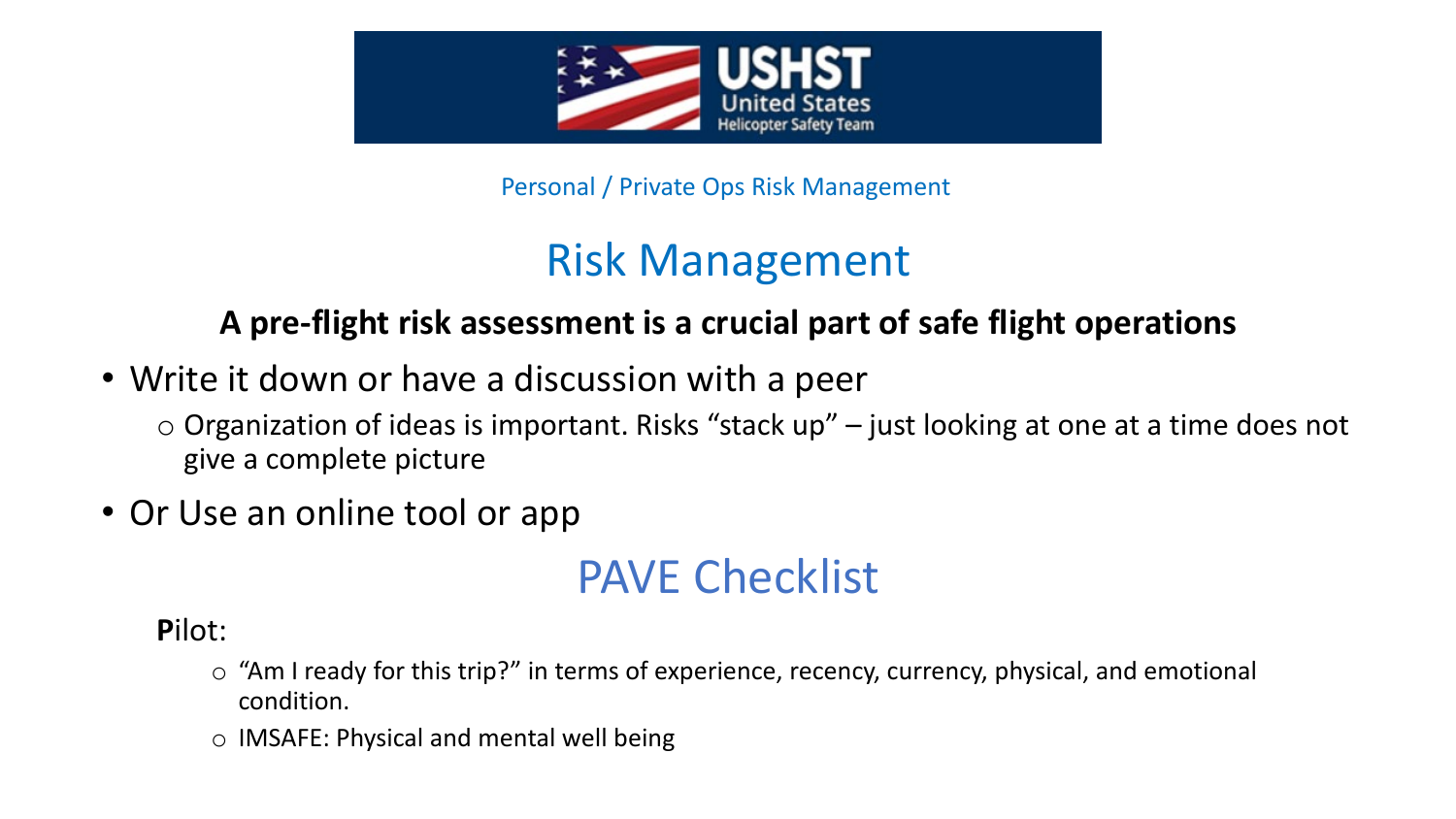

- **1. Illness**—Am I sick? Illness is an obvious pilot risk.
- **2. Medication**—Am I taking any medicines that might affect my judgment or make me drowsy?
- **3. Stress**—Am I under psychological pressure from the job? Do I have money, health, or family problems?
- **4. Alcohol**—Have I been drinking within 8 hours? Within 24 hours?
- **5. Fatigue**—Am I tired and not adequately rested?
- **6. Emotion**—Am I emotionally upset?

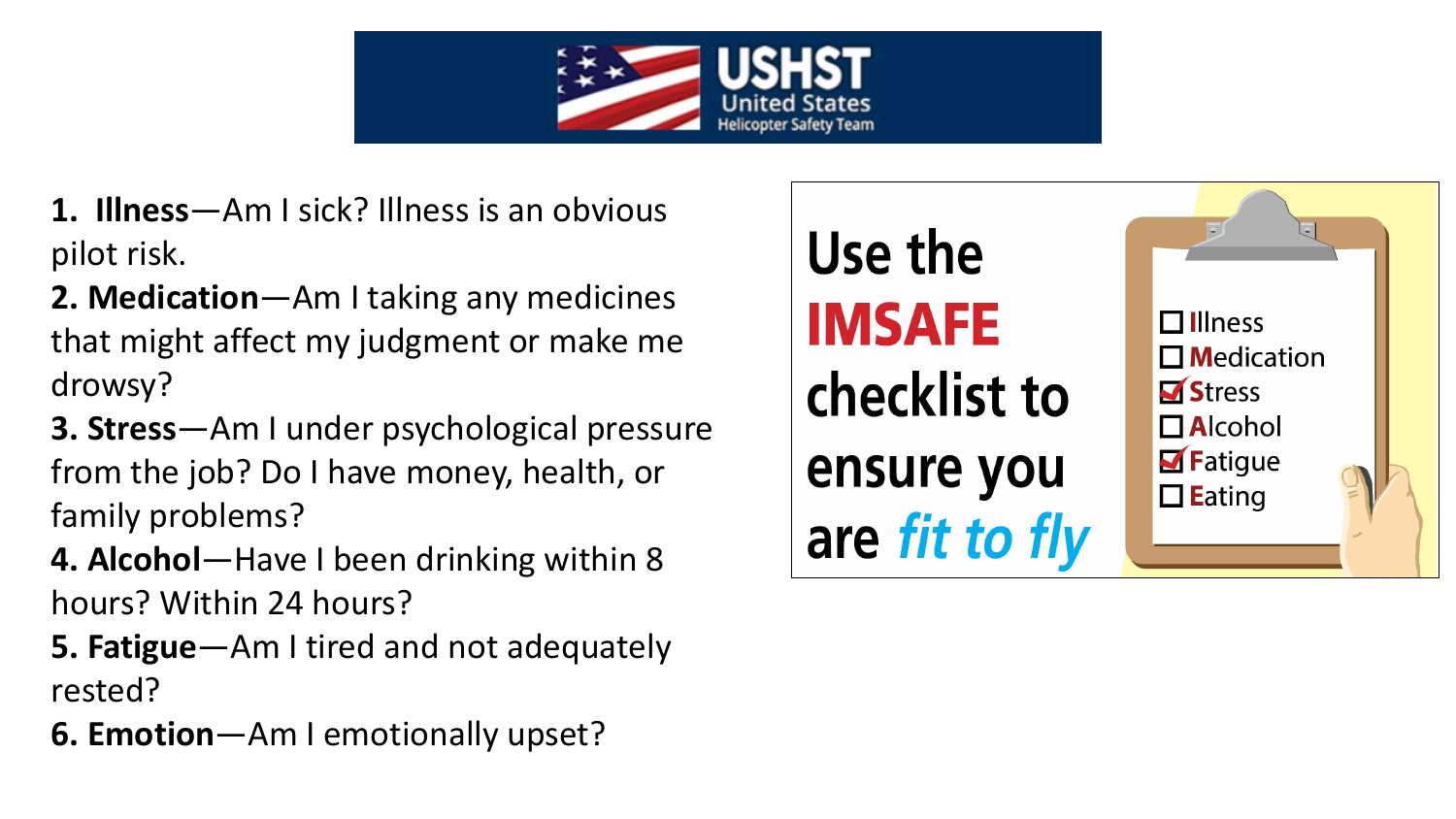

Personal / Private Ops Risk Management

## Risk Management: PAVE Checklist

#### **A**ircraft

- o Performance Margins
- o Equipment or lack there-of
- o Fuel Reserves
- o Recently returned from Maintenance

#### en**V**ironment

- o Weather
- o Terrain, congested surfaces, remoteness
- o Wires and obstacles, bird activity
- o Airspace, busy air traffic, high workload ATC

#### **E**xternal Pressures

- o Time limits / pressures.
- o Mission mentality, Get-home-itis
- o Incoming night or weather
- o Financial or social pressures, previous cancelations or postponements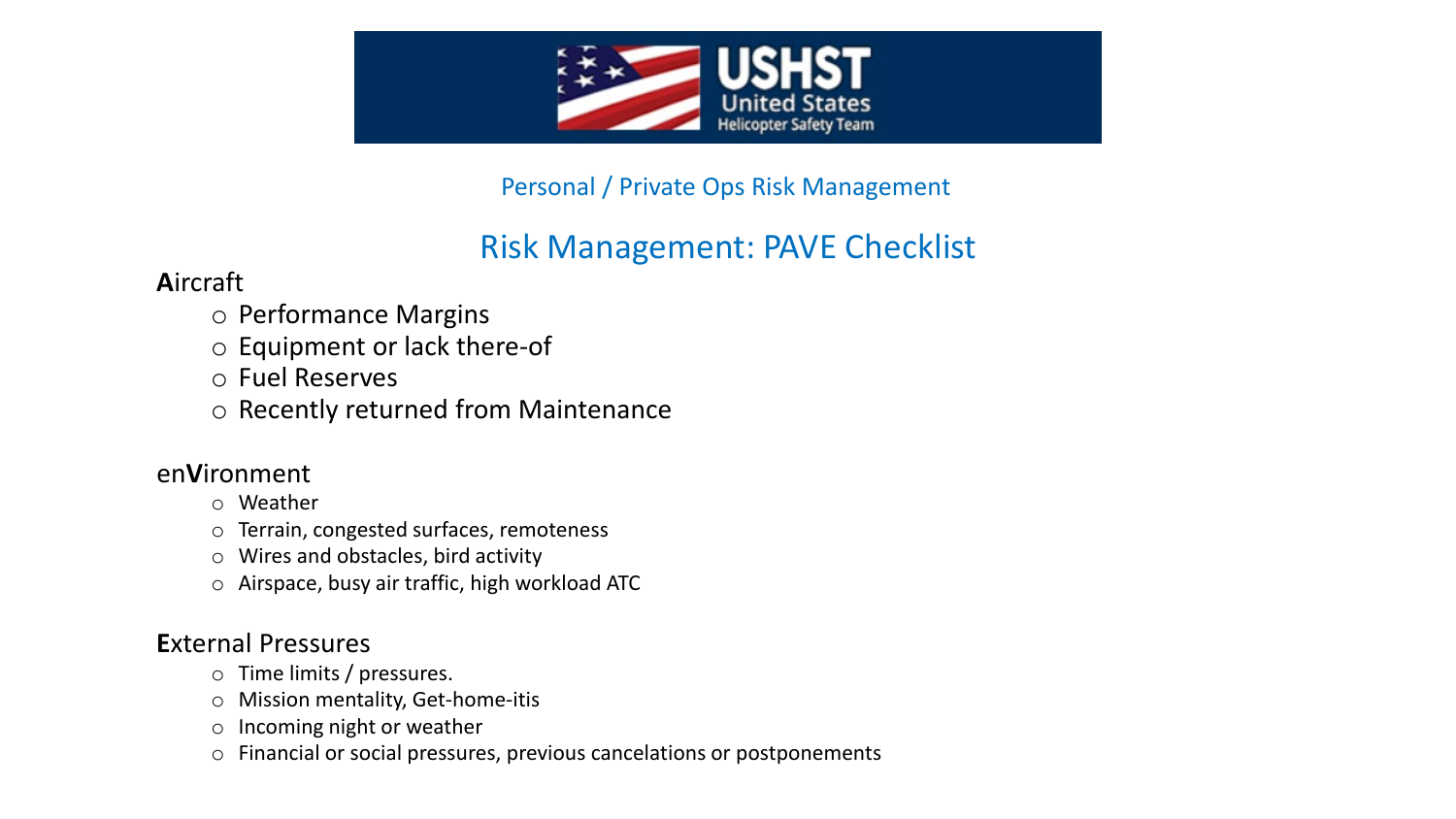

Personal / Private Ops Risk Management

## Risk Management: TEAM Process

- How much risk should I accept? ALARP = As Low As Reasonably Practicable
	- The assumption is all actions to mitigate risk will be taken, unless the action poses a non-feasible/unreasonable burden
- Apply mitigation to identified Risks: TEAM
	- Transfer
		- "outsource" the risk to another party/pilot/provider not often preferable in Personal/Private, but still effective
	- Eliminate
		- Reroute, cancel, delay/postpone, take a different aircraft: actions that eliminate an identified risk
	- Accept (with limits)
		- Identified Risk is acceptable now but what if it changes? Must set personal limits for the flight
	- Mitigate
		- Selected routes and altitudes, training, rest time, additional crew or resources, additional planning, backup plans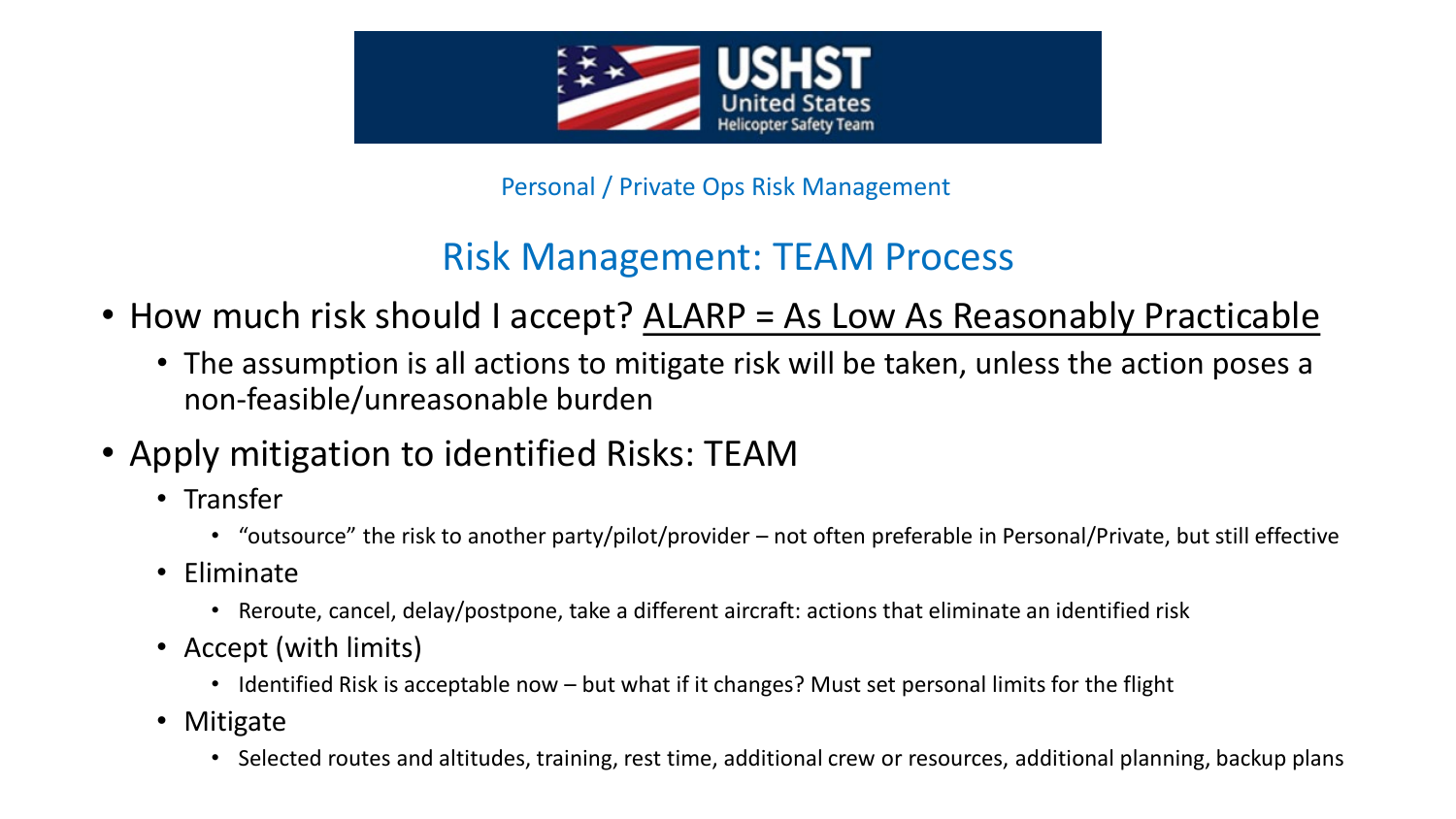

# Personal Minimums

- Risks may be deemed "acceptable" but until when?
- Pressures and task loading affect the quality of our decisions.
- Is it possible to make decisions when pressures/high workload are not present? YES : Personal Minimums
- Common Questions we hope to answer today:
	- What if I feel that on a given flight that I can accept more or less risks than others?
	- Is it ever ok to break/compromise my personal minimums?

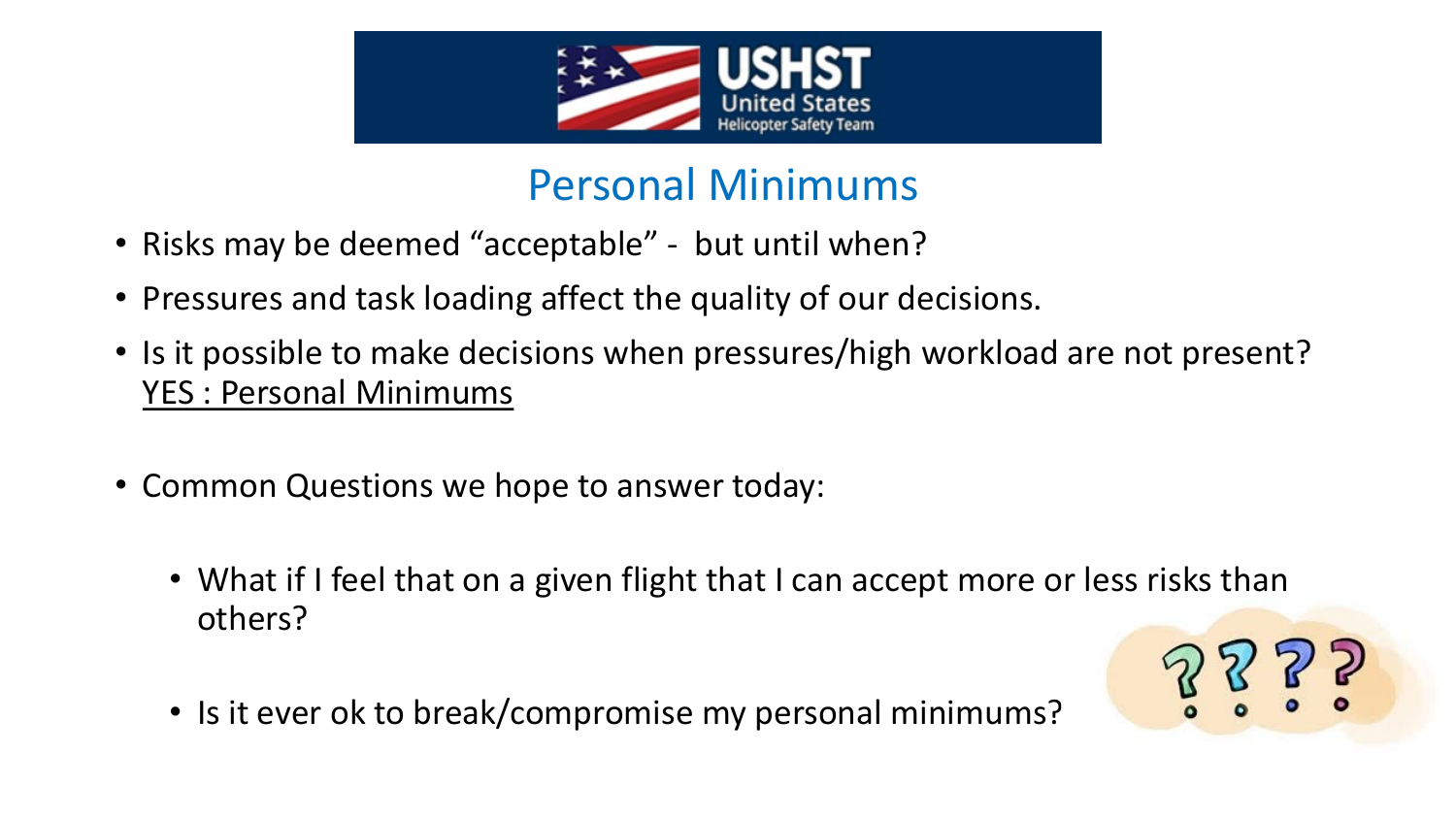

### Personal Minimums Guidelines

- Setting your minimums / limits
	- $\cdot$  1<sup>st</sup> consider all limitations placed on you by other entities
		- FAA, Insurance, Manufacturer, company limits, etc. These are good starting points.
		- Personal Minimums should not conflict with any of these
	- Sit down on a non-flying day/time to think without distraction or pressures
	- For setting limits, consider a flight when all other factors are ideal, and only the one factor is present – what limit is acceptable?
		- Example: calm winds, familiar location, recent experience, unlimited visibility: what cloud layer/ceiling would you accept?
	- Write down the worst condition you deem reasonable to accept, but in which you can guarantee a safe outcome based on your experience
	- You can never compromise the limit under any circumstances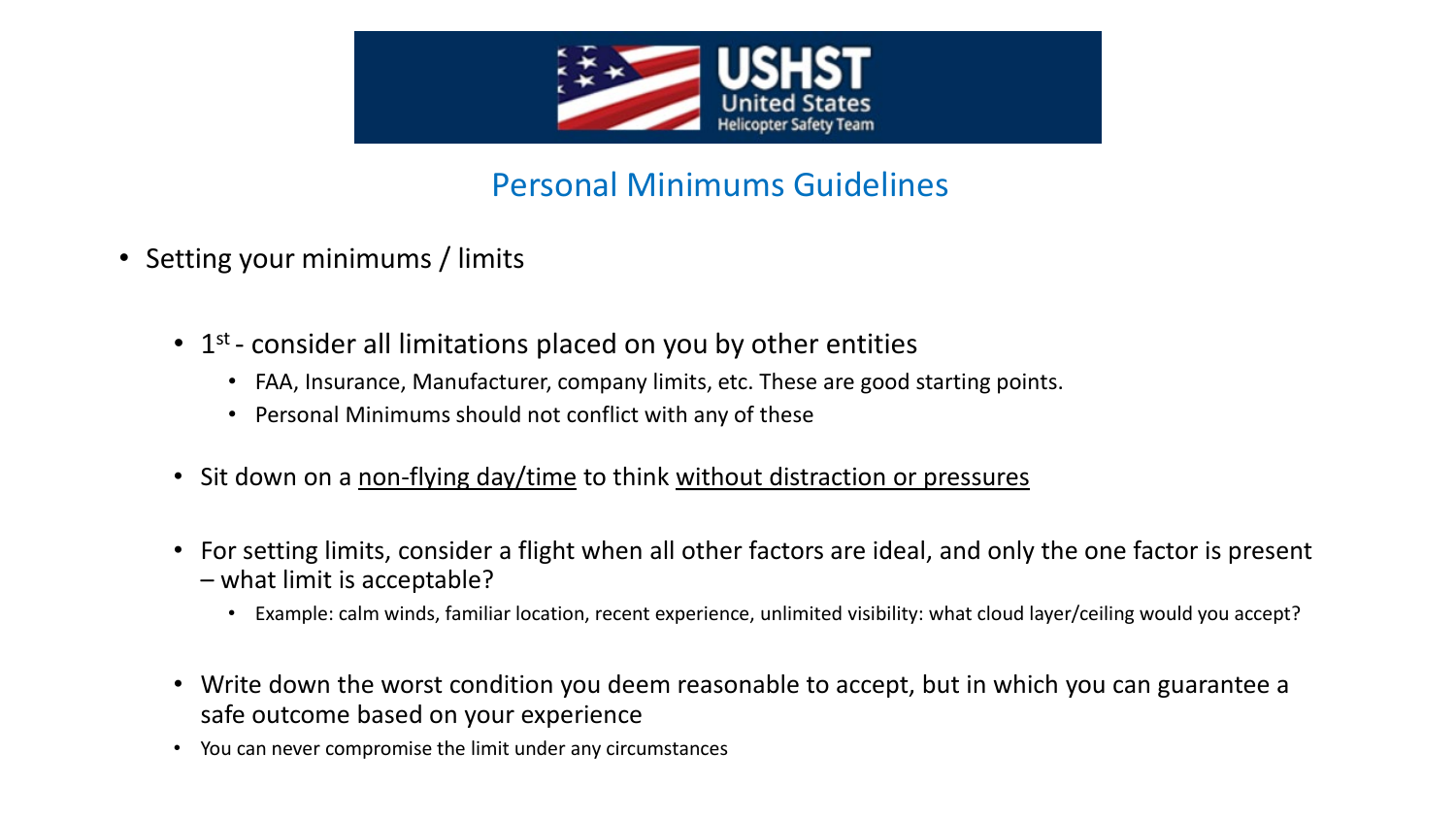

# Setting your Personal Minimums

- Visibility
- Cloud layer height
- Winds/ gusts
- Other options:
	- pilot recency
	- fuel reserves
	- performance margin (HIGE/HOGE)
	- hours of sleep
	- Duty/flight hours
	- cruise altitudes AGL
	- anything you feel could create a risk when exceeded
- Different limits may need to be set for
	- Make/Model
	- Day vs Night
	- VFR vs IFR operations
	- other profiles

Be creative: what pressures will you face?

- Predetermined limits can reduce the influence of pressures or passengers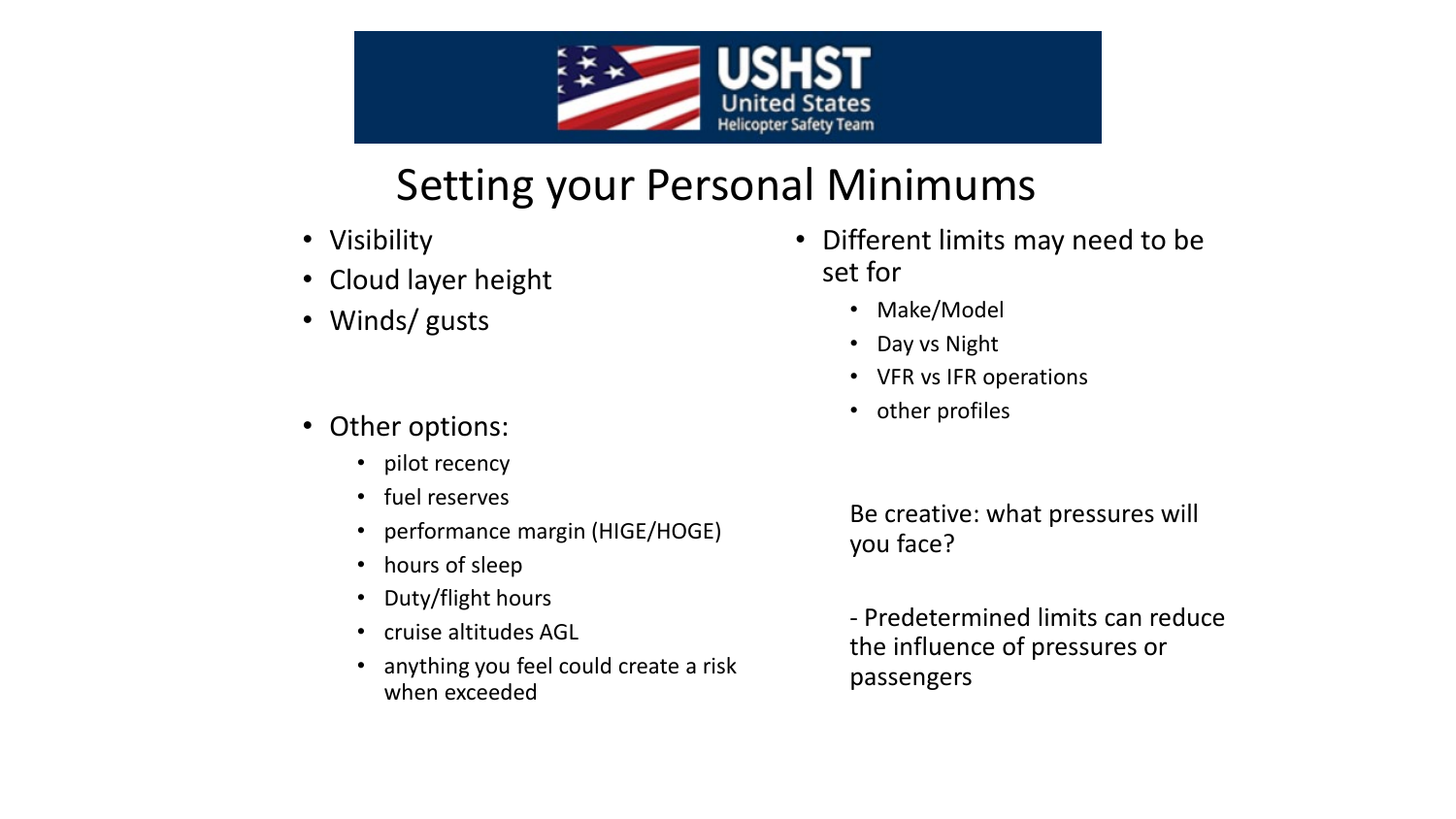

### Personal Minimums

- Be familiar with the limits you wrote down.
	- You will need them under duress.
	- Make sure they are available to reference when under pressure.
- Use resolve to never compromise these limits
	- under any conditions
	- no matter how favorable other factors or flight
	- No matter how much pressure is encountered

### GREAT!

But those will not be good enough to keep you safe on any given flight.

### Now we must adjust them prior to lift-off, each flight.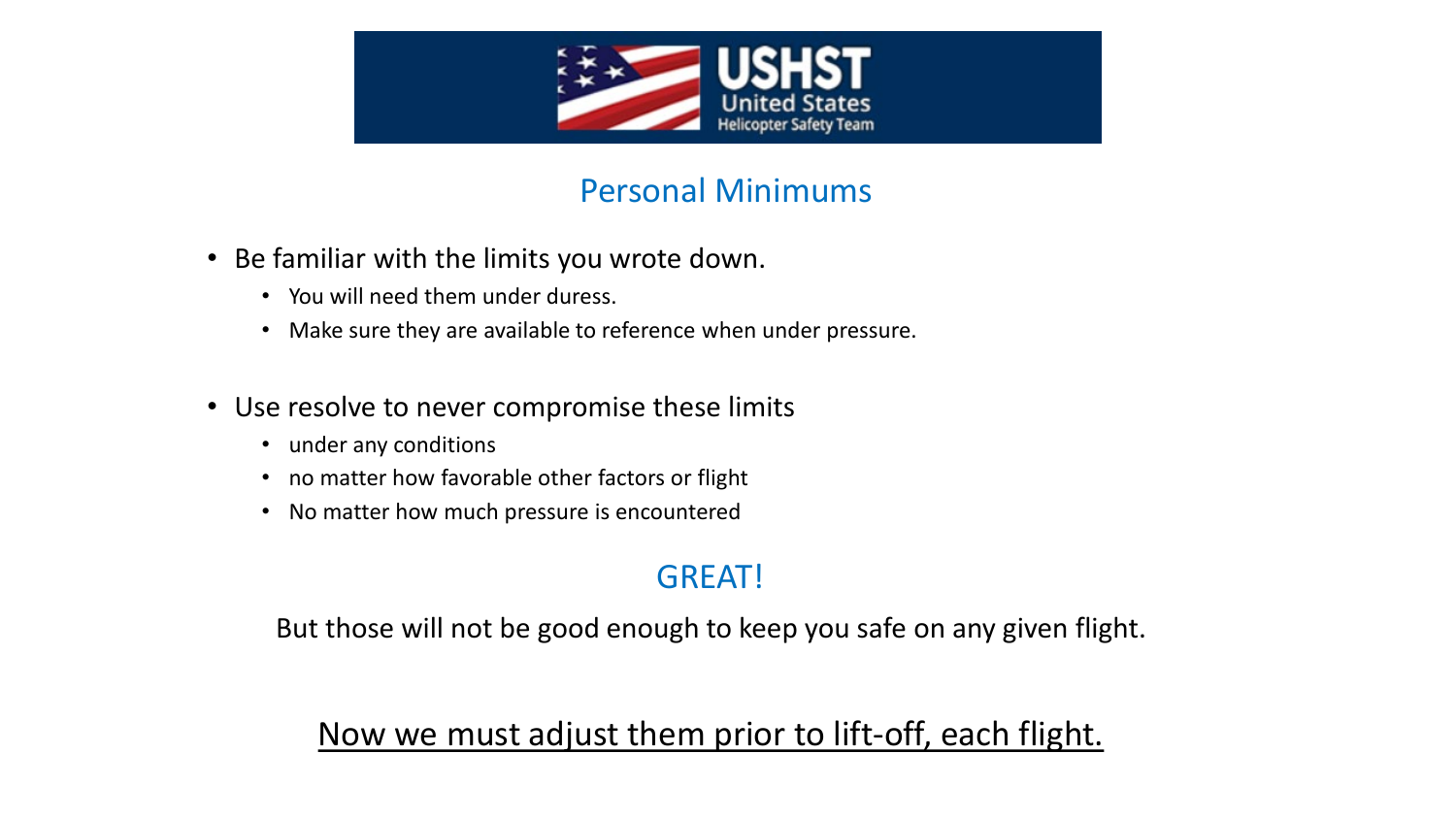

### Personal Minimums

- Multiple Risks "stack up" and multiply your exposure
	- Rarely is there only one risk present on a flight
	- Limits must de adjusted "down" to account for the cumulative effect
- What limits can you accept ON THIS FLIGHT, and still guarantee a safe outcome?
- Adjust miminums only "Down" more conservative
- Many limits may stay as previously defined
- Example: high pilot fatigue, high DA, small performance margin = less windy/gusty conditions can be accepted – adjust down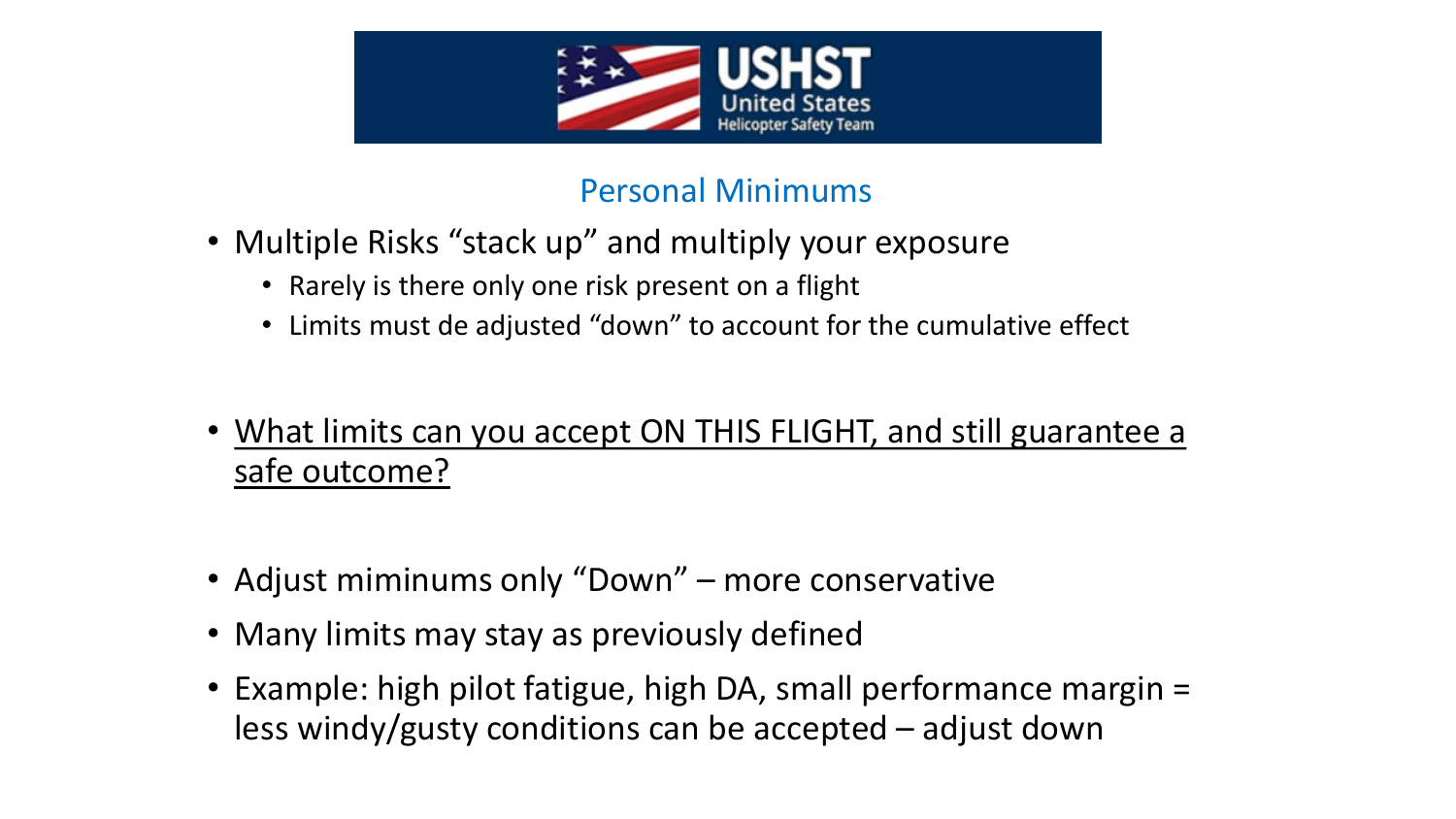

### **Scenarios**

- How might you adjust Personal Minimums for the following?
	- Long flight to unfamiliar off-airport landing area with loved ones on board
	- Flight in mountainous terrain to high DA location, with few alternate airports

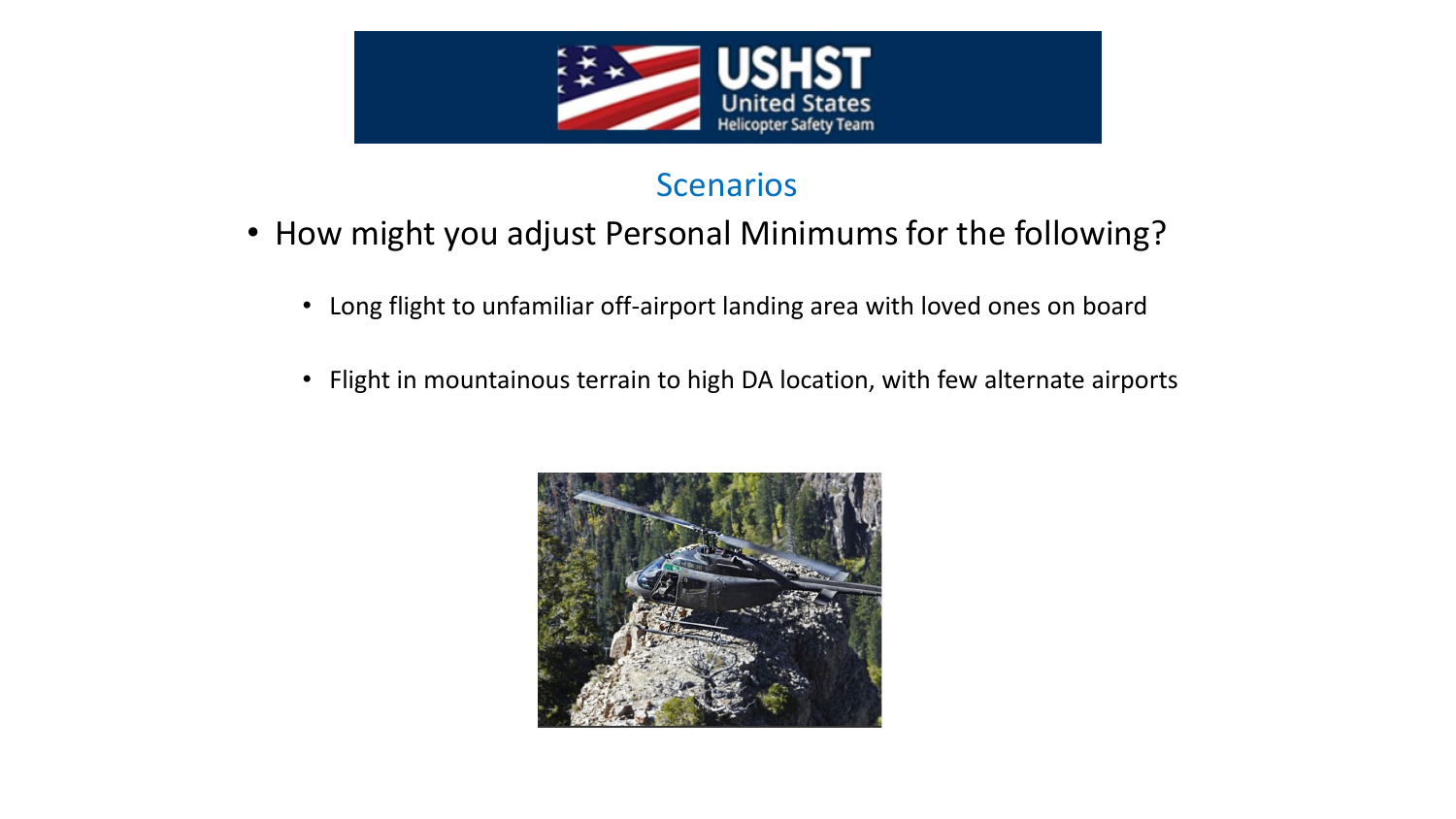

### Personal Minimums Guidelines

- Establish what you will do if you encounter your limits before or during the operation.
	- Divert / Return to Base
	- Land and Live (Precautionary Landing)
	- Transfer to other more capable aircraft or pilot
	- No-go / Delay for better conditions
- Share your limits and plans with your passengers before flight
- Mutual expectations and understanding reduces pressure in flight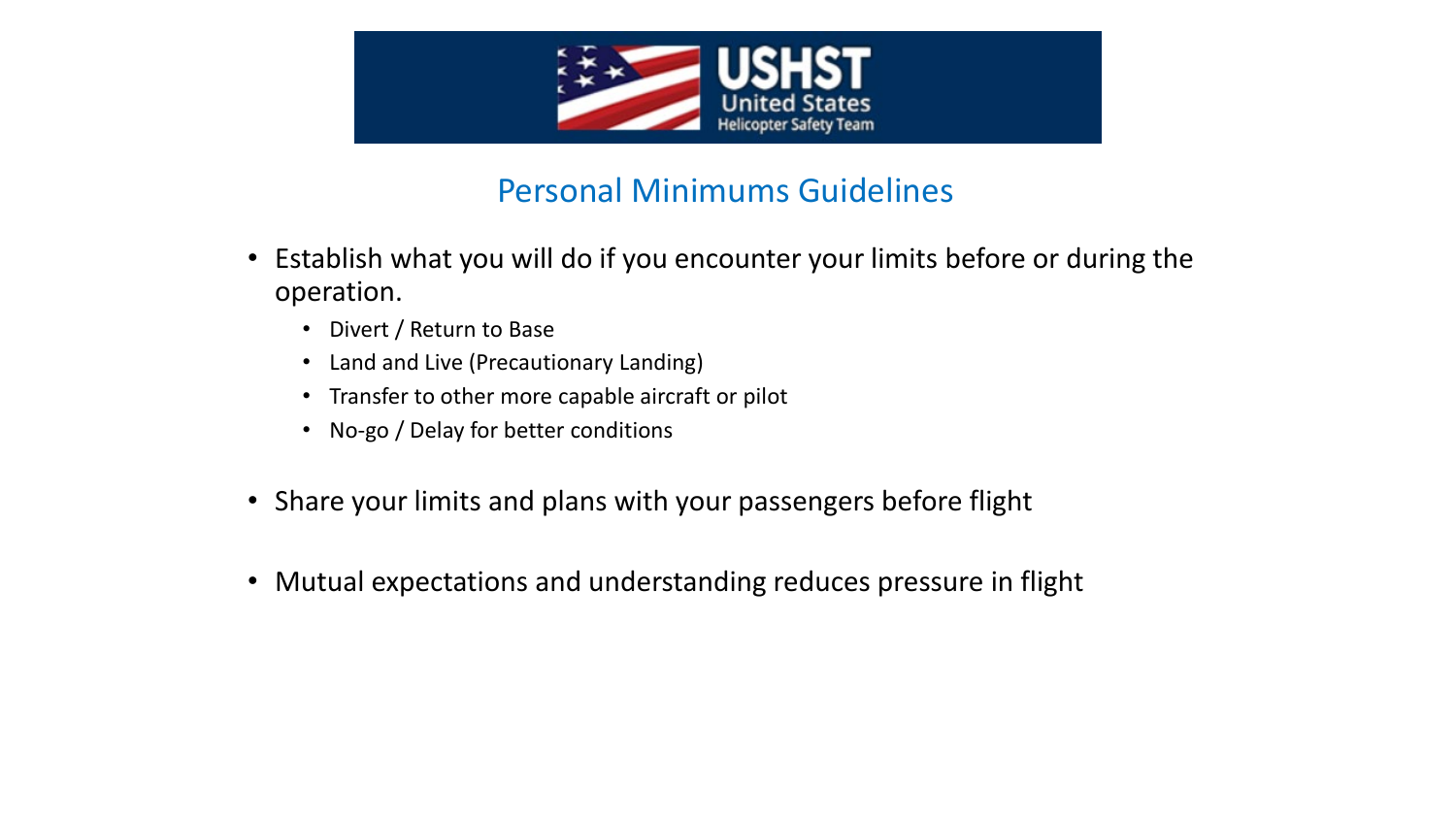

### Personal Minimums: Updating

- Re-evaluate personal minimums (never for a specific flight)
	- were there any close calls or dangerous events?
		- Make more restrictive as necessary (any time)
	- Has your experience allowed you to safely increase them?
		- Consistently safe/low risk operations at your definined limits
		- Training with an instructor
		- Only do this on the ground, on a day not flying: use caution and talk with peers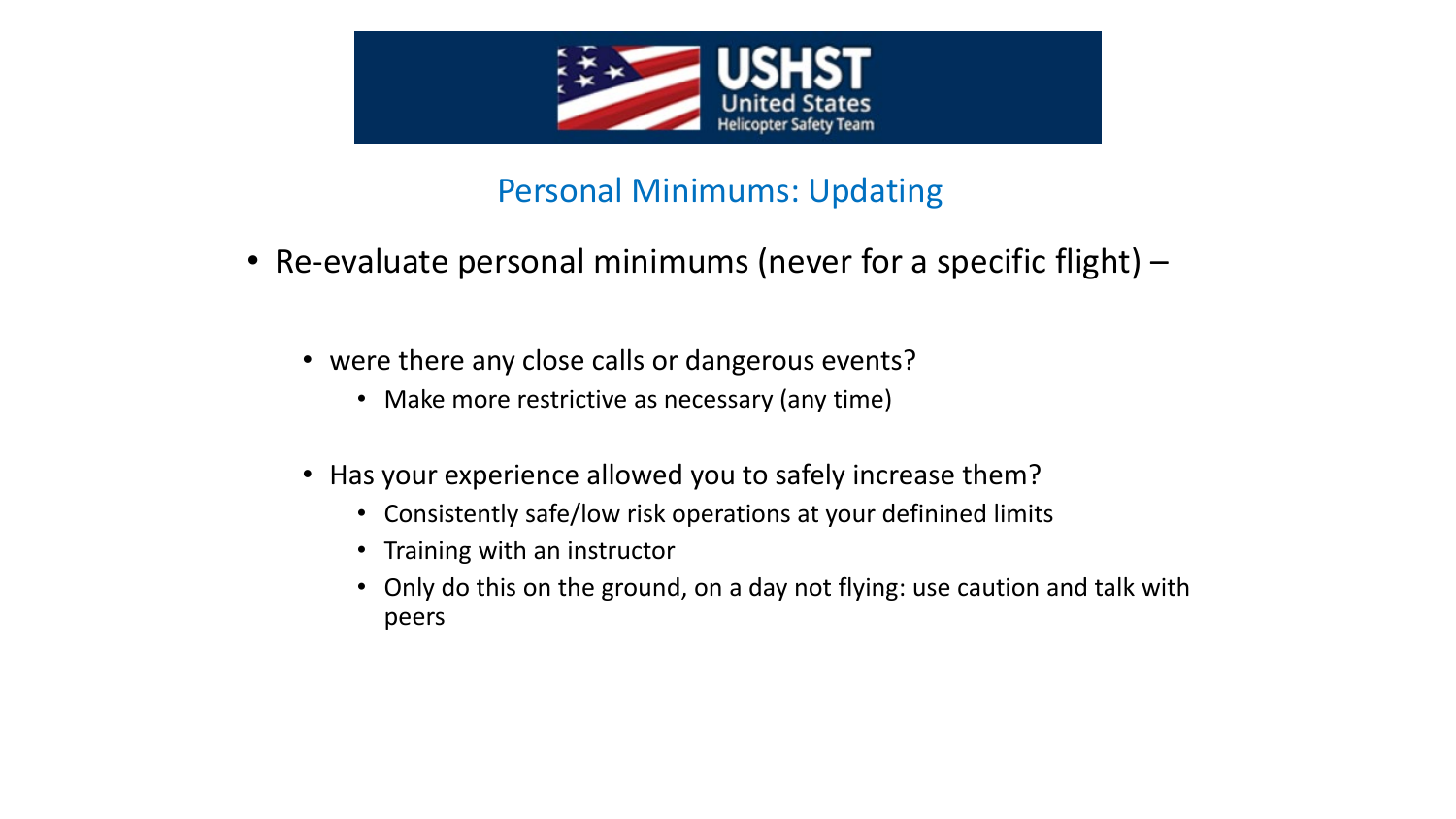# QUESTIONS?

David Dziura david.dziura@gmail.com

# Chris Young chris@cyconsultingsolutions.com

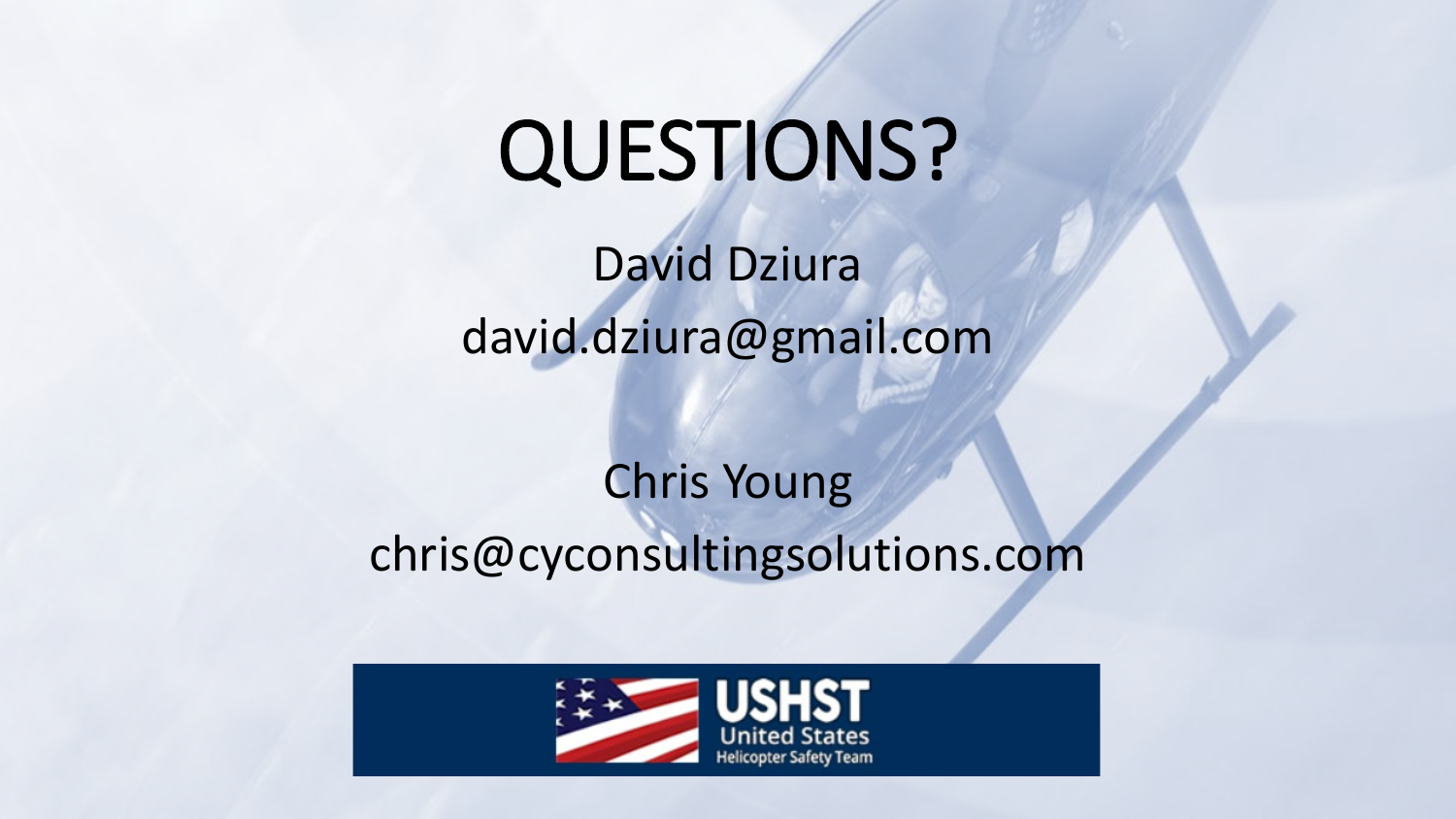## *MARAZZANAR* **EXTERNAL PRESSURES**

#### **Trip Planning**

Allowance for delays .............. \_\_\_\_\_ minutes

#### **Alternate Plans for Diversion or Cancellation**

Notification of person(s) you are meeting

Passengers briefed on diversion or cancellation plans and alternatives

Modification or cancellation of car rental, restaurant, or hotel reservations

Arrangement of alternative transportation (airline, car, etc.)

#### **Personal Equipment**

Credit card and telephone numbers available for alternate plans

Appropriate clothing or personal needs (eye wear, medication...) in the event of unexpected stay



# VAARAA VAN SIDELE

#### **Your Personal Minimums Checklist—**

- **An easy-to-use, personal tool, tailored to your level of skill, knowledge, and ability**
- **Helps you control and manage risk by identifying even subtle risk factors**
- **Lets you fly with less stress and less risk**

#### **Practice "Conservatism Without Guilt"**

**Each item provides you with either a space to complete a personal minimum or a checklist item to think about. Spend some quiet time completing each blank and consider other items that apply to your personal minimums. Give yourself permission to choose higher minimums than those specified in the regulations, aircraft flight manuals, or other rules.**

### **How to Use Your Checklist**

**Use this checklist just as you would use one for your aircraft. Carry the checklist in your flight kit. Use it at home as you start planning a flight and again just before you make your final decision to fly.**

**Be wary if you have an item that's marginal in any single risk factor category. But if you have items in more than one category, you may be headed for trouble.**

#### **If you have marginal items in two or more risk factors/categories, don't go!**

**Periodically review and revise your checklist as your personal circumstances change, such as your proficiency, recency, or training. You should never make your minimums less restrictive unless a significant positive event has occurred. However, it is okay to make your minimums more restrictive at any time. And never make your minimums less restrictive when you are planning a specific flight, or else external pressures will influence you.**

# *Have a fun and safe flight!*<br>ed in coorperation with:<br>ed in coorperation with:

**Developed in coorperation with:**



なり

#### ®*King Schools, Inc.* **HOOLS**

**3840 Calle Fortunada San Diego, CA 92123** *1-800-854-1001*

FOR SMART, SAFE, & N

# **PERSONAL MINIMUMS CHECKLIST**



**PILOT AIRCRAFT ENVIRONMENT EXTERNAL PRESSURES**

| Pilot: ___              |                                                 |
|-------------------------|-------------------------------------------------|
| Date Revised:           |                                                 |
| <b>Reviewed with: _</b> |                                                 |
|                         | $1:1 \times 1:2 \times 1:2 \times 1:1 \times 1$ |

(if applicable)